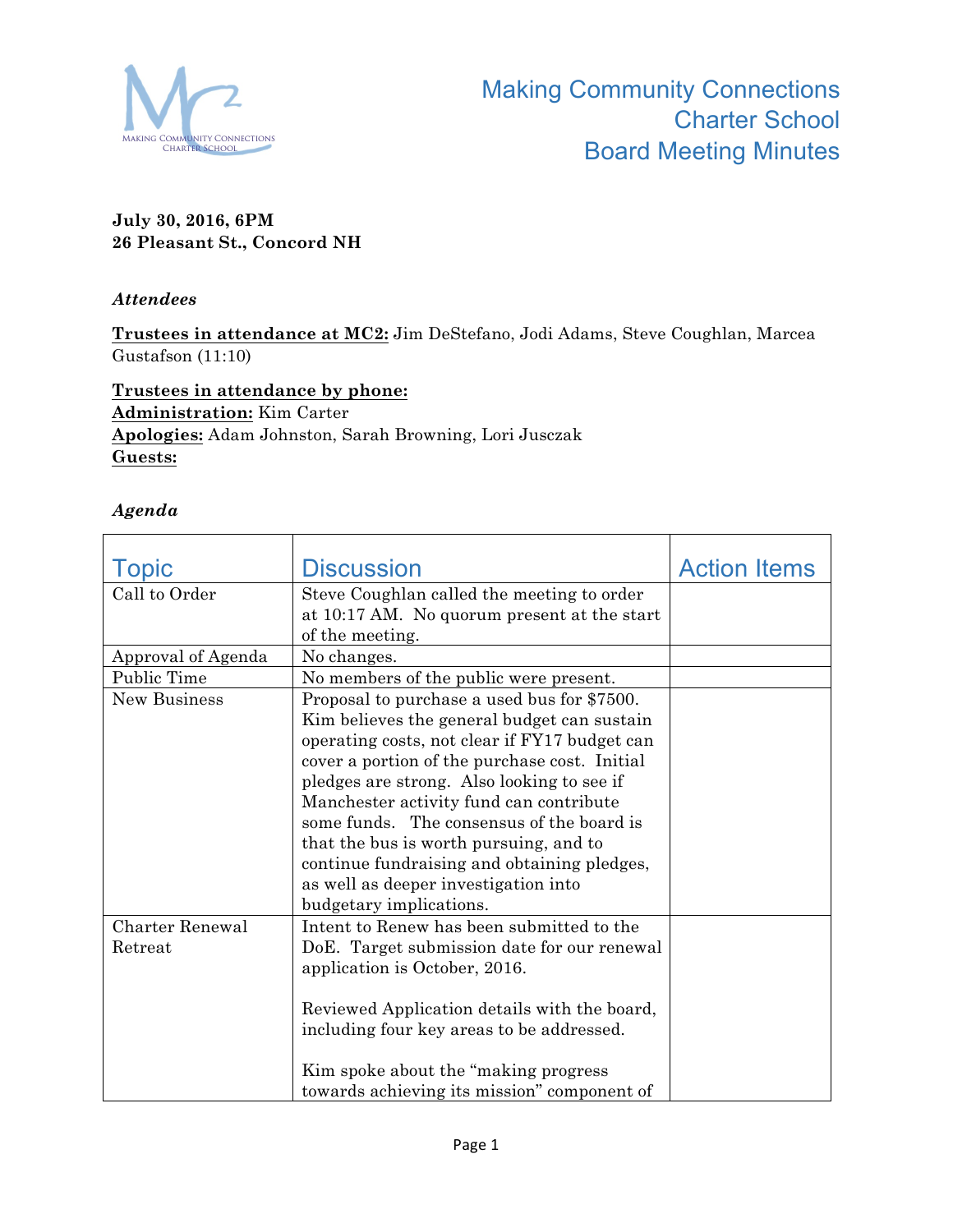

|                      | the application. Recommendation that the         |  |
|----------------------|--------------------------------------------------|--|
|                      | charter be amended to be growth-based            |  |
|                      | rather than grade-level based, which both        |  |
|                      | reflects the direction of the DoE and the        |  |
|                      | challenges our incoming students face.           |  |
|                      |                                                  |  |
|                      | Marcea G. arrived at 11:10, and the board        |  |
|                      | began discussion of Old Business, Board and      |  |
|                      | Administrative Changes.                          |  |
| Board/Administrative | Motion to accept Lori Juszcak's resignation      |  |
| Changes              | with regret by Jim D, seconded by Marcea G.      |  |
|                      | Passed unanimously.                              |  |
|                      |                                                  |  |
|                      | Steve C. moved to appoint Jim D. as              |  |
|                      | chairman. Jodi A. seconded. Passed               |  |
|                      |                                                  |  |
|                      | unanimously.                                     |  |
|                      | Steve C. resigned as vice-chairman.              |  |
|                      |                                                  |  |
|                      | Jim D. moved to appoint Jodi A. as vice          |  |
|                      | chairman. Marcea G. seconded. Passed             |  |
|                      |                                                  |  |
|                      | unanimously.                                     |  |
|                      |                                                  |  |
|                      | Marcea G. moved to appoint Kim Carter as         |  |
|                      | CEO, retroactive to July 1. Jodi A. seconded.    |  |
|                      | Approved unanimously.                            |  |
|                      |                                                  |  |
|                      | Kim C. explained the accelerated pathway         |  |
|                      | proposed for transfer students who may be        |  |
|                      | overaged/undercredited on entry.                 |  |
|                      |                                                  |  |
|                      | Marcea G. moved to approve the proposed          |  |
|                      | Accelerated Pathway as outlined in the to        |  |
|                      | the board. Jodi A. seconded, approved            |  |
|                      | unanimously.                                     |  |
|                      |                                                  |  |
|                      | Discussion of the benefits of HiSET, and the     |  |
|                      | role of the school in preparing students for it. |  |
|                      | The board did not feel that formally applying    |  |
|                      | to be a HSEPOP school was necessary at this      |  |
|                      | time.                                            |  |
|                      |                                                  |  |
|                      | Marcea G. nominated Susan Dreyer-Leon as         |  |
|                      | <b>QED</b> representative and prospective parent |  |